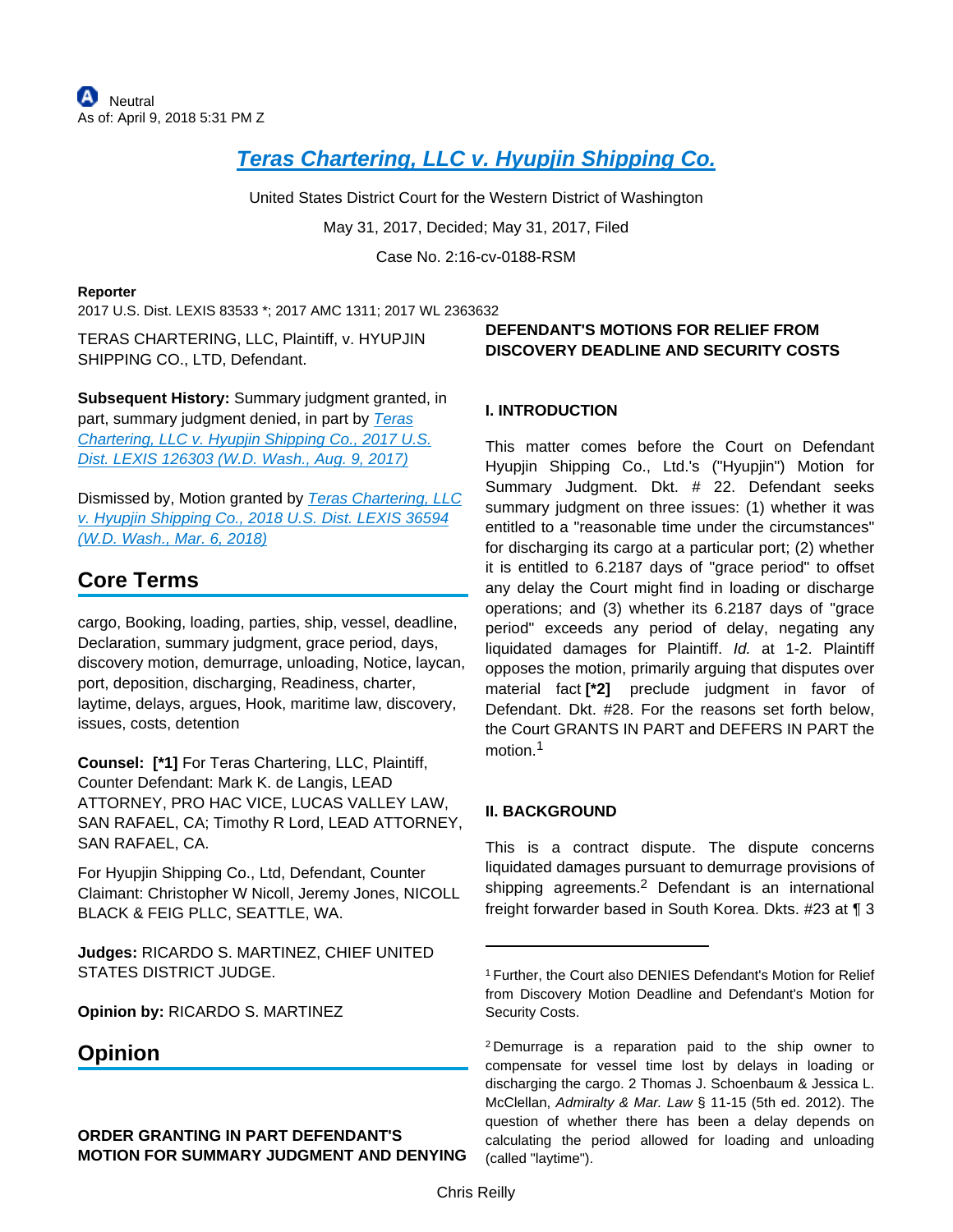and #23-1 at 22. It chartered a ship operated by Plaintiff Teras Chartering, LLC ("Teras") to carry equipment from Asia to Venezuela for a refinery construction project. Dkts. #9 at ¶ 4, #11 at ¶ 4 and #23-1 at 19-20. The ship was to pick up Defendant's cargo in Sattahip, Thailand, then pick up additional cargo in Masan, South Korea, and then arrive in Guanta, Venezuela, 35 days later, "AGW WP" (meaning "all going well, weather permitting"). See Dkt. #30 at 48.

Plaintiff now alleges that delays occurred and ship time was lost. Thus, Plaintiff brings this action to recover demurrage for Defendant's alleged delays, and costs including attorney's fees. Dkt. #9 at ¶ ¶ 7-12. Defendant has filed a counterclaim, asserting that Plaintiff cannot "substantially prevail" on its claims and Defendant is therefore entitled **[\*3]** to legal fees and costs pursuant to the Booking Notes. Dkt. #11 at 6. A bench trial is currently scheduled for June 19, 2017. Dkt. #15.

### **A. Timeline of Events**

The parties have made it difficult to trace the basic facts of this case; however, the Court has discerned the following timeline of events leading to the instant dispute. On September 14, 2015, Defendant and Plaintiff negotiated an agreement, using Plaintiff's form "Booking Note," to carry Defendant's cargo aboard the United States flag vessel, MV NORFOLK, from Sattahip, Thailand to Guanta, Venezuela. See Dkt. #23-1 at 66. The Booking Note provided a "laycan" period of October 5-15, 2015. See Id., Box 6. "Laycan" refers to the window of time during which a vessel must arrive at the port to avoid cancellation by the charterer. Kolmar [Americas, Inc. v. Koch Supply & Trading, LP, 10 CIV.](https://advance.lexis.com/api/document?collection=cases&id=urn:contentItem:54J2-BFY1-F04F-02D7-00000-00&context=)  [7905 JSR, 2011 U.S. Dist. LEXIS 146546, 2011 WL](https://advance.lexis.com/api/document?collection=cases&id=urn:contentItem:54J2-BFY1-F04F-02D7-00000-00&context=)  [6382566, at \\*2 \(S.D.N.Y. Dec. 15, 2011\)](https://advance.lexis.com/api/document?collection=cases&id=urn:contentItem:54J2-BFY1-F04F-02D7-00000-00&context=) and Dkt. #23-1 at 39.

At some point, it became clear that the NORFOLK would not be able to arrive in Sattahip before October 15th. Dkt. #23-1 at 12 and 14. As a result, Defendant had the option to cancel its agreement to hire the NORFOLK. Dkt. #23-1 at 12, 16 and 40. Instead, the parties amended the Booking Note on October 19th, extending the **[\*4]** laycan period until October 25th. See Dkt. # 23-1 at 13 and 72. Although not entirely clear on this record, it appears that the NORFOLK arrived at Sattahip and presented its Notice of Readiness to load on October 24, 2015. However, the vessel could not actually load cargo at Sattahip until "1000" on October 28, 2015. See Dkts. #22 at 16 and #23-1 at 43. The

NORFOLK departed Sattahip some unspecified number of days later, heading for Masan.

In the meantime, the parties signed another Booking Note on November 3rd regarding the transport of additional cargo from Masan to Guanta. Dkt. #23-1 at 84. That Booking Note specified a laycan period of November 3-13, 2015. Id. On November 12, 2015, one day before the end of the laycan, the NORFOLK presented her Notice of Readiness to load in Masan. Four days later, on November 16th, the NORFOLK departed Masan for Guanta. Dkt. #30 at 48.

Based on the record, it appears that the NORFOLK presented her Notice of Readiness to unload in Guanta on December 21, 2015. Dkt. #30 at 49. The next day, the NORFOLK began discharging cargo. Dkts. #11 at 3 and #30 at 50. Unloading then appears to have stopped entirely for a period of days. See Dkt. #23-1 at 10. The **[\*5]** process of discharging cargo finished on December 30, 2015. Dkts. #9 at ¶ 7 and #11 at ¶ 7. Plaintiff now asserts claims for demurrage for alleged delay during the unloading period.

#### **B. Contract Language in Dispute**

The parties agree that the Booking Notes govern the instant dispute. The relevant aspects of the original Sattahip Booking Note include:

- Time For Shipment: October 5 -15, 2015.
- "Full Liner Terms Hook/Hook" and "[m]erchant to provide cargo at load port as fast as vessel can load; and take away from under ship at discharge port as fast as ship can discharge, otherwise vessel detention to apply for account of merchant."<sup>3</sup>
- "Loading, Discharging and Delivery of the cargo shall be arranged by the Carrier's Agent and unless otherwise agreed . . . [t]he merchant or his assign shall tender the goods when the vessel is ready to load and as fast as the vessel can receive — but only if required by the carrier — also outside

<sup>&</sup>lt;sup>3</sup> In a standard "charter party" (contract to charter a vessel), the owner of the cargo is responsible for discharging its own cargo when the carrier arrives at the destination. In this case, however, Plaintiff (the carrier) was responsible for unloading the cargo from the ship and Defendant was responsible for "taking it away." Dkt. #23-1 at 66, Boxes 13(A) and 13(C). Despite the fact that the parties never explain what "taking it away" actually entails, Defendant's failure to "take the cargo away" in Guanta in a timely manner seems to be the crux of this lawsuit.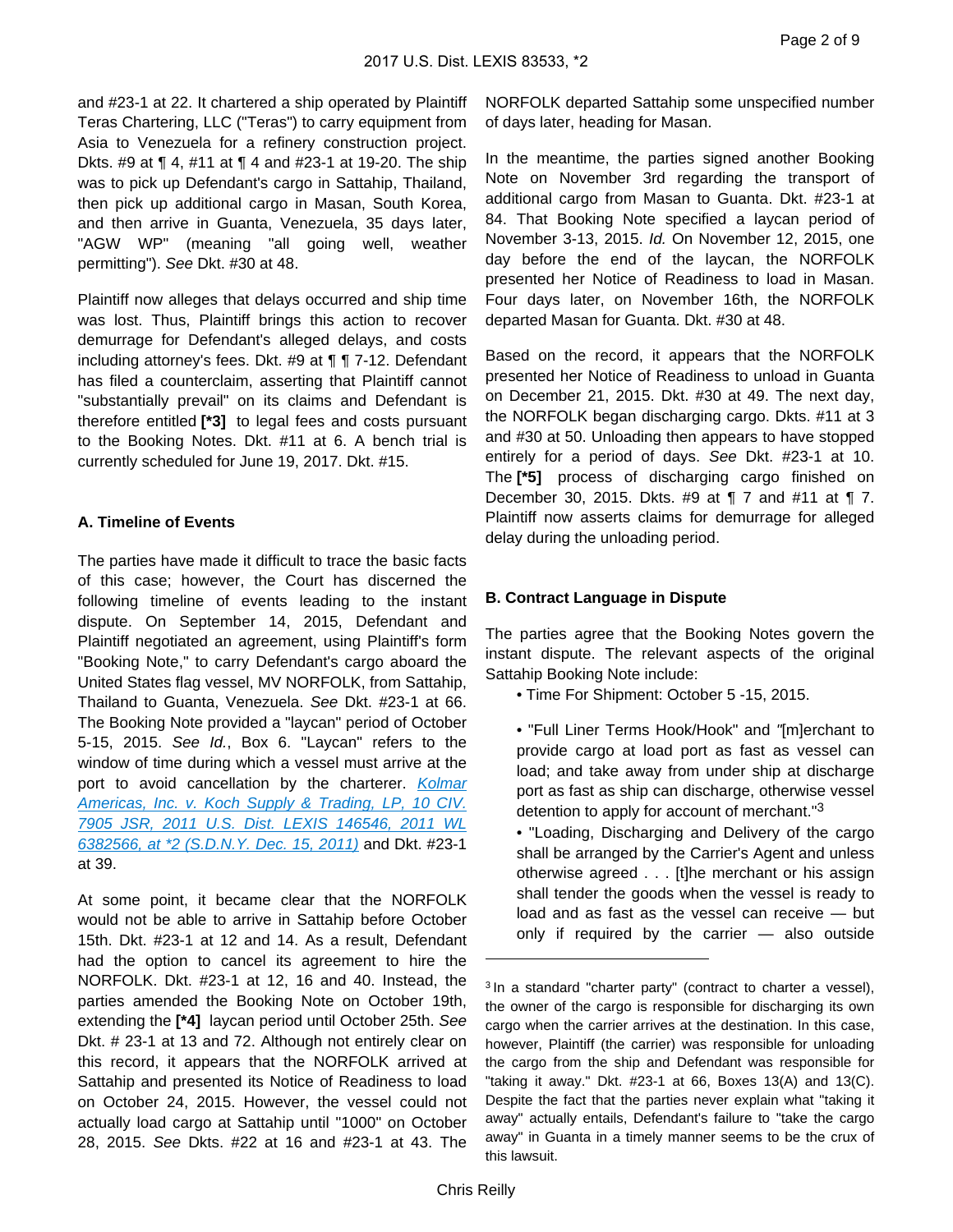ordinary working hours notwithstanding any custom of the port."

• "Carrier shall give shipper notice of readiness of vessel to load/discharge upon arrival at each loading/discharging port when the vessel is ready to load/discharge cargo, whether the vessel is in berth or not."

• "Counting **[\*6]** of laytime shall commence upon date/time of issuance of Notice of Readiness to load/discharge by carrier and shall continue uninterruptedly until loading/discharge has been completed. Any time in excess of the allocated laytime shall be charged as demurrage  $\dots$ ."<sup>4</sup>

• Defendant shall pay to Plaintiff "[d]emurrage at the rate identified in Box 11 on the face of this agreement or pro rata thereof . . . when the actions of the [Defendant] or of third parties beyond the control of [Plaintiff] cause any delay in the transport services, including loading/discharging of the goods." The demurrage rate identified in Box 11 is "USD 20,000 pdpr ("per day, prorated") plus any port, terminal, equipment, labor or other expenses." • "Detention to count in case of swell and port congestion."<sup>5</sup>

• "48 hours free time for all purposes to be granted." Dkt. #23-1 at 66-67 and 69.

The relevant aspects of the Amended Sattahip Booking Note include:

• Defendant "agrees to extend the lay-can until October 25, 2015."

• "No detention and waiting time due to swell and/or congestion to count at port of loading."

• "[Plaintiff] to grant 0.5 days grace period each day of which [Plaintiff] missed the laycan for all purpose[sic]."

• "All other terms, **[\*7]** conditions and exceptions of the BN shall remain unaltered."

Dkt. #23-1 at 72.

The relevant provisions of the Masan Booking Note include:

• Time for Shipment: November 3 - 13, 2015.

• "Grace Period — POD ("port of discharge") - as per Teras / Hyupjin Booking Note dated September 14, 2015 and Addendum dated October 19, 2015."

• "Full Liner Terms Hook/Hook" and "[m]erchant to provide cargo at loadport as fast as vessel can load; and take away from under ship at discharge port as fast as ship can discharge, otherwise vessel detention to apply for account of merchant."

• "Detention to count in case of swell and port congestion."

• Defendant shall pay to Plaintiff "[d]emurrage at the rate identified in Box 11 on the face of this agreement or pro rata thereof . . . when the actions of the [Defendant] or of third parties beyond the control of [Plaintiff] cause any delay in the transport services, including loading/discharging of the goods." The demurrage rate identified in Box 11 is "USD 20,000 pdpr plus any port, terminal, equipment, labor or other expenses."

Dkt. #23-1 at 84 and 87.

## **III. DISCUSSION**

### **A. Defendant's Motion for Summary Judgment**

Defendant seeks judgment as a matter of law that Plaintiff is not entitled to **[\*8]** any demurrage. Dkt. # 22. Specifically, it requests an Order declaring: (1) that Defendant was entitled to a reasonable time under the circumstances for the discharge of cargo at Guanta; (2) that, in addition to a reasonable time, Defendant had accrued 6.2187 days of "grace period;" and (3) that the "grace period" it had accrued exceeds the maximum amount of time in which cargo operations were allegedly delayed, offsetting any delays in loading or discharge of cargo that would otherwise give rise to liability for demurrage. Id. at 1-2. As discussed below, the Court agrees that Defendant is entitled to a "reasonable period of time" to discharge the cargo. However, because what constitutes a "reasonable" period of time is a question of fact, the Court denies the remainder of Defendant's motion on that issue. Further, because determining whether Defendant accrued any period of grace days raises a choice-of-law question,<sup>6</sup> the Court defers the

<sup>4</sup>"Laytime" is the period of time allowed for loading and unloading the Vessel.

<sup>&</sup>lt;sup>5</sup>The Booking Notes treat the terms "detention and demurrage" synonymously. See Dkt. #23-1 at 87, Clause 30.

<sup>&</sup>lt;sup>6</sup> Due to poor drafting of the Booking Notes, the Court is left to resolve the question of which law to apply in this matter. Both Booking Notes contain the same choice-of-law clause, which provides that "[t]he general maritime law of state of Washington shall be applicable to this agreement." Dkt. #23-1 at 70, Clause 39, and 88, Clause 39. There is no such thing as "general maritime law of Washington." As Defendant points out, this clause could refer to "the general maritime law as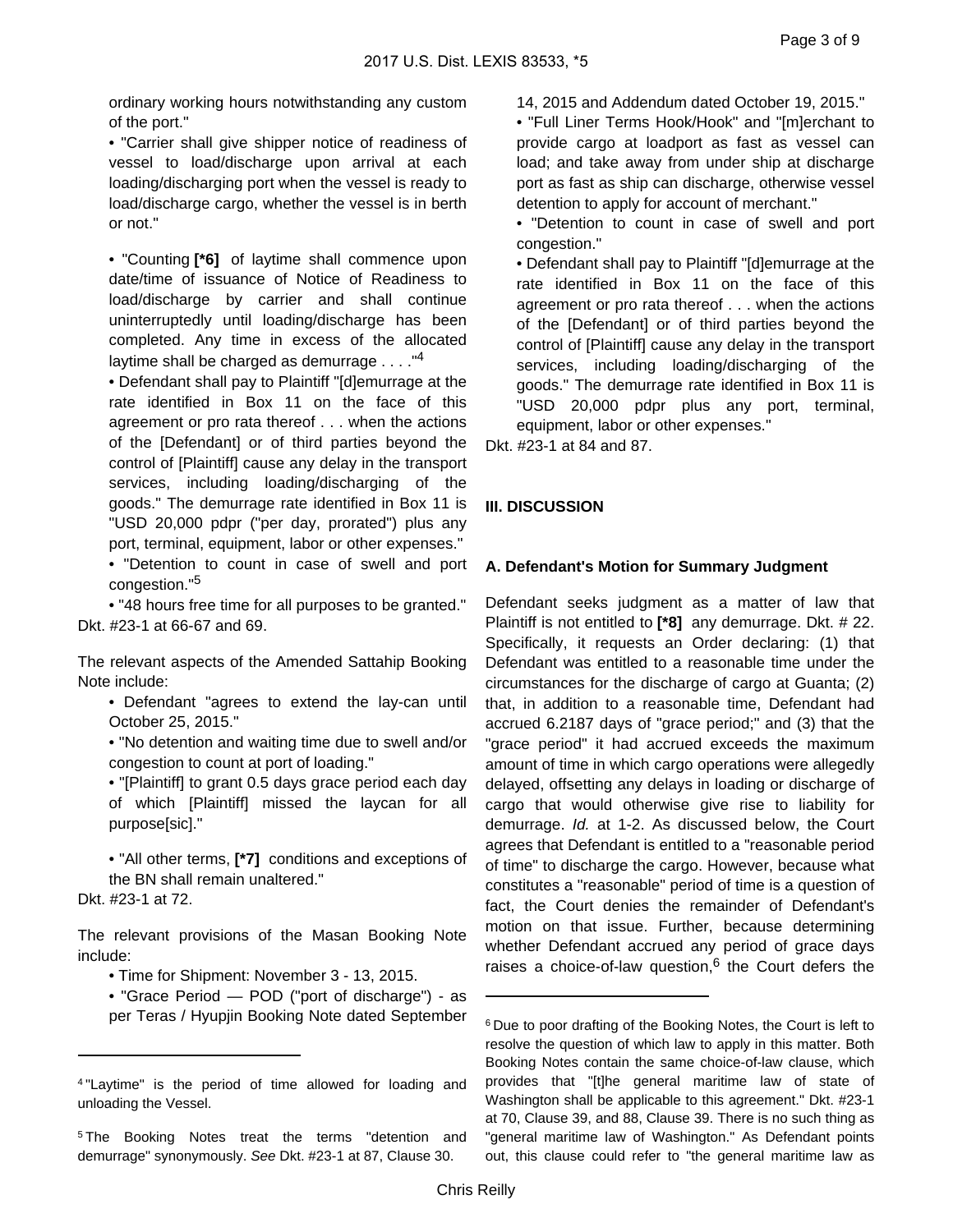remainder of Defendant's motion and asks for supplemental briefing under Rule  $56(e)$ . See Dkt. #22 at 12. In addition, the record also raises questions of material fact pertaining to the calculation of how many grace days Defendant may have accrued.

#### 1. Legal Standard

Summary **[\*9]** judgment is appropriate where "the movant shows that there is no genuine dispute as to any material fact and the movant is entitled to judgment as a matter of law." [Fed. R. Civ. P. 56\(a\)](https://advance.lexis.com/api/document?collection=statutes-legislation&id=urn:contentItem:5GYC-2421-6N19-F165-00000-00&context=), Anderson v. Liberty [Lobby, Inc., 477 U.S. 242, 247, 106 S. Ct. 2505, 91 L.](https://advance.lexis.com/api/document?collection=cases&id=urn:contentItem:3S4X-6H80-0039-N37M-00000-00&context=)  [Ed. 2d 202 \(1986\)](https://advance.lexis.com/api/document?collection=cases&id=urn:contentItem:3S4X-6H80-0039-N37M-00000-00&context=). In ruling on summary judgment, a court does not weigh evidence to determine the truth of the matter, but "only determine[s] whether there is a genuine issue for trial." Crane v. Conoco, Inc., 41 F.3d [547, 549 \(9th Cir. 1994\)](https://advance.lexis.com/api/document?collection=cases&id=urn:contentItem:3S4X-0NW0-003B-P47N-00000-00&context=) (citing [Federal Deposit Ins.](https://advance.lexis.com/api/document?collection=cases&id=urn:contentItem:3S4X-2TW0-008H-V165-00000-00&context=)  [Corp. v. O'Melveny & Meyers, 969 F.2d 744, 747 \(9th](https://advance.lexis.com/api/document?collection=cases&id=urn:contentItem:3S4X-2TW0-008H-V165-00000-00&context=)  [Cir. 1992\)\)](https://advance.lexis.com/api/document?collection=cases&id=urn:contentItem:3S4X-2TW0-008H-V165-00000-00&context=). Material facts are those which might affect the outcome of the suit under governing law. *Anderson*, [477 U.S. at 248](https://advance.lexis.com/api/document?collection=cases&id=urn:contentItem:3S4X-6H80-0039-N37M-00000-00&context=).

The Court must draw all reasonable inferences in favor of the non-moving party. See O'Melveny & Meyers, 969 [F.2d at 747](https://advance.lexis.com/api/document?collection=cases&id=urn:contentItem:3S4X-2TW0-008H-V165-00000-00&context=), rev'd on other grounds, [512 U.S. 79, 114 S.](https://advance.lexis.com/api/document?collection=cases&id=urn:contentItem:3S65-JVJ0-003B-R09N-00000-00&context=)  [Ct. 2048, 129 L. Ed. 2d 67 \(1994\)](https://advance.lexis.com/api/document?collection=cases&id=urn:contentItem:3S65-JVJ0-003B-R09N-00000-00&context=). However, the nonmoving party must make a "sufficient showing on an essential element of her case with respect to which she has the burden of proof" to survive summary judgment. [Celotex Corp. v. Catrett, 477 U.S. 317, 323, 106 S. Ct.](https://advance.lexis.com/api/document?collection=cases&id=urn:contentItem:3S4X-6HC0-0039-N37R-00000-00&context=)  [2548, 91 L. Ed. 2d 265 \(1986\)](https://advance.lexis.com/api/document?collection=cases&id=urn:contentItem:3S4X-6HC0-0039-N37R-00000-00&context=). Further, "[t]he mere existence of a scintilla of evidence in support of the plaintiff's position will be insufficient; there must be evidence on which the jury could reasonably find for the plaintiff." [Anderson, 477 U.S. at 251](https://advance.lexis.com/api/document?collection=cases&id=urn:contentItem:3S4X-6H80-0039-N37M-00000-00&context=).

#### 2. Defendant's Motion to Strike

As an initial matter, the Court addresses Defendant's motion to strike the Declaration of expert witness Roger Clark filed by Plaintiff in opposition to Defendant's Motion for Summary Judgment. Dkt. #40 at 3. Defendant asks the Court to strike the Clark **[\*10]**  Declaration on the bases that it contains hearsay, lacks foundation, and asserts inadmissible legal conclusions.

Id. The Court grants this motion in part.

Under [Federal Rule of Civil Procedure 56\(c\)\(4\)](https://advance.lexis.com/api/document?collection=statutes-legislation&id=urn:contentItem:5GYC-2421-6N19-F165-00000-00&context=), "[a]n affidavit or declaration used to support or oppose a motion must be made on personal knowledge, set out facts that would be admissible in evidence, and show that the affiant or declarant is competent to testify on the matters stated." Defendant is correct that several of Mr. Clark's statements in paragraphs 8-13 of his Declaration are hearsay or lack foundation. Mr. Clark's Declaration states that "[e]xcept as otherwise stated, all the matters set forth herein are of my own personal knowledge and, if called upon to testify, I could and would competently testify thereto." Dkt. #29 at ¶ 2. But, as Defendant points out, Mr. Clark has since testified that he was not involved in "this transaction, this booking the Korean and the Thailand cargos to Guanta, I was not involved — I was not involved, directly involved in that." Dkts. #40 at 3 and #41 at 11. Because Mr. Clark admits he was not involved in the booking, and there is no suggestion he was physically present at any time of the transactions, he does not have the requisite personal **[\*11]** knowledge to attest to the facts he alleges in his Declaration in paragraphs 8 and 12. See [Osborne v. Boeing Co., No. C15-223RSL, 2016 U.S.](https://advance.lexis.com/api/document?collection=cases&id=urn:contentItem:5JB3-G991-F04F-J1XP-00000-00&context=)  [Dist. LEXIS 34785, 2016 WL 1046094, at \\*5 \(W.D.](https://advance.lexis.com/api/document?collection=cases&id=urn:contentItem:5JB3-G991-F04F-J1XP-00000-00&context=)  [Wash. Mar. 16, 2016\)](https://advance.lexis.com/api/document?collection=cases&id=urn:contentItem:5JB3-G991-F04F-J1XP-00000-00&context=) (equating personal knowledge with Declarant's "own personal experience").

Nor can Mr. Clark rely on his own reports to support the facts he alleges in paragraphs 8 and 12, because the facts presented in these reports constitute inadmissible hearsay. See Id. at **[1]** 15 and 16. "At summary judgment, an expert declaration must meet two tests: (1) the opinion expressed must be admissible under [Federal Rules of Evidence 702](https://advance.lexis.com/api/document?collection=statutes-legislation&id=urn:contentItem:5GYC-2991-FG36-120S-00000-00&context=) and [703](https://advance.lexis.com/api/document?collection=statutes-legislation&id=urn:contentItem:5GYC-2991-FG36-120V-00000-00&context=), and (2) the declaration must contain 'facts that would be admissible in evidence' and show that the affiant or declarant is competent to testify on the matters stated."  $L$ opez v. Contra Costa Reg'l Med. Ctr., 2014 U.S. Dist. LEXIS [27663, \\*24, 2014 WL 847369 \(N.D. Cal. Feb. 28, 2014\)](https://advance.lexis.com/api/document?collection=cases&id=urn:contentItem:5BN7-63F1-F04C-T0R8-00000-00&context=), [Fed. R. Civ. P. 56\(c\)\(4\)](https://advance.lexis.com/api/document?collection=statutes-legislation&id=urn:contentItem:5GYC-2421-6N19-F165-00000-00&context=). Under Federal Rule of [Evidence 703](https://advance.lexis.com/api/document?collection=statutes-legislation&id=urn:contentItem:5GYC-2991-FG36-120V-00000-00&context=), an expert witness "is permitted wide latitude to offer opinions, including those that are not based on firsthand knowledge or observation." Daubert [v. Merrell Dow Pharms., 509 U.S. 579, 592, 113 S. Ct.](https://advance.lexis.com/api/document?collection=cases&id=urn:contentItem:3S4W-XDR0-003B-R3R6-00000-00&context=)  [2786, 125 L. Ed. 2d 469 \(1993\)](https://advance.lexis.com/api/document?collection=cases&id=urn:contentItem:3S4W-XDR0-003B-R3R6-00000-00&context=). However, "to the extent that [an expert's] report simply recites facts that constitute inadmissible hearsay, those sections of the report are barred." McDevitt v. Guenther, 522 F. Supp. [2d 1272, 1294 \(D. Haw. 2007\)](https://advance.lexis.com/api/document?collection=cases&id=urn:contentItem:4P85-0950-TXFP-P2X6-00000-00&context=) (emphasis added). Here, Mr. Clark's reports that he relied upon certain documents provided by Plaintiff. However, those

adopted in the State of Washington" or "the general maritime law" or "general maritime, with Washington state law as a gapfiller." Dkt. #22 at 7. Neither party presents argument as to which law the Court should apply in this matter.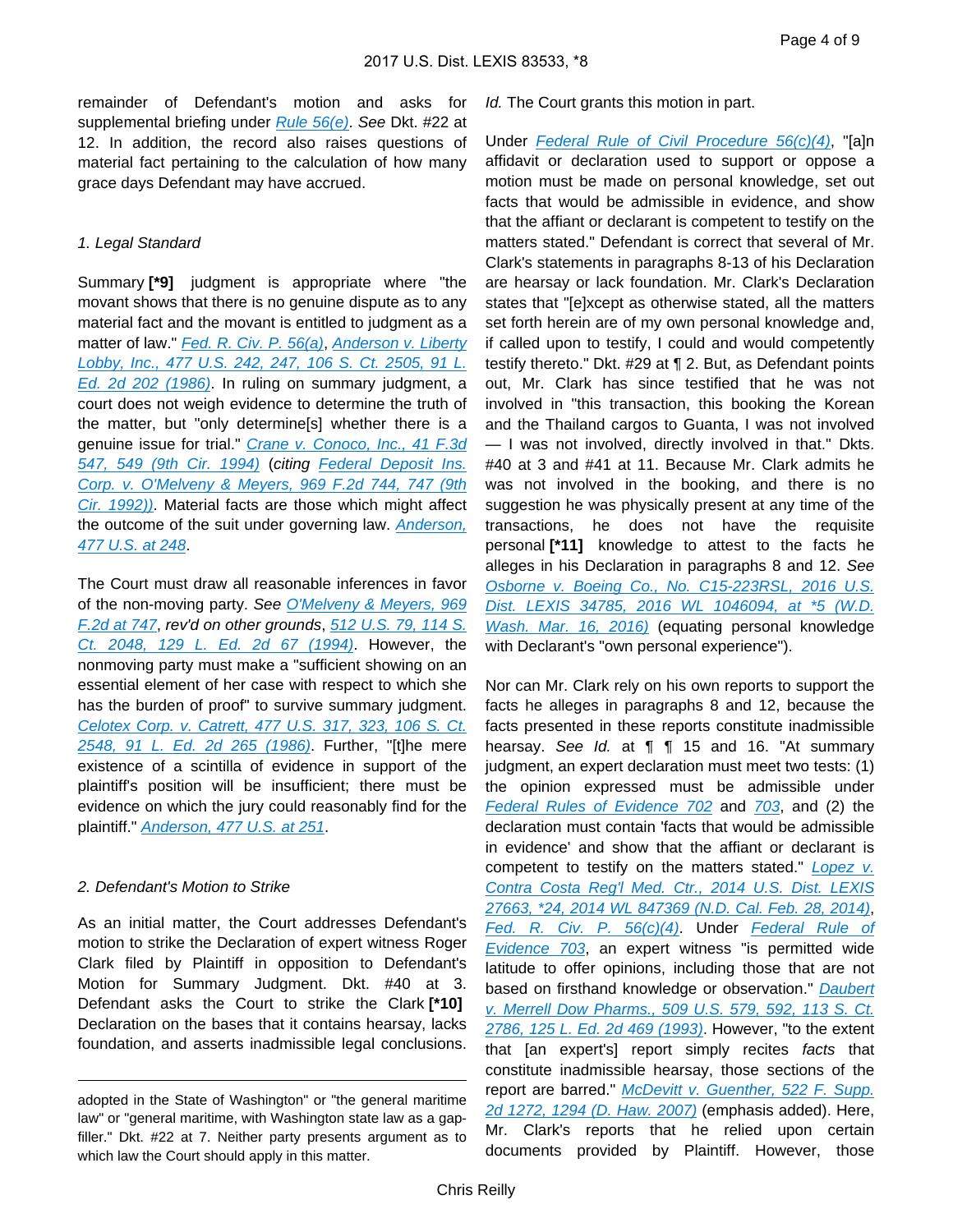documents are neither attached as exhibits to his Declaration, nor to the reports **[\*12]** he includes with his Declaration. Thus, Mr. Clark's assertions of fact in his Declaration are without foundation and/or constitute hearsay. See [Harris v. Extendicare Homes, Inc., 829 F.](https://advance.lexis.com/api/document?collection=cases&id=urn:contentItem:83KF-XC41-652K-03R5-00000-00&context=)  [Supp. 2d 1023, 1027 \(W.D. Wash. 2011\)](https://advance.lexis.com/api/document?collection=cases&id=urn:contentItem:83KF-XC41-652K-03R5-00000-00&context=) ("The reports are also inadmissible because they fail to attach copies of the documents to which they refer."). Accordingly, the Court finds that his statements of "fact" in paragraphs 8 and 12 are inadmissible.

Defendant also argues that Mr. Clark's opinions about the agreements reached by the parties, found both in his Declaration and in his reports, constitute improper legal conclusions and are therefore inadmissible. Defendant does not argue specifically which paragraphs of Mr. Clark's Declaration constitute impermissible legal conclusions, but the Court need not decide this issue because the Court does not rely on these opinions to decide the motion before it.<sup>7</sup>

### 3. "Reasonable" Amount of Time to Discharge the Cargo in Guanta

The Court now turns to the merits of Defendant's motion. Defendant first argues that it was entitled to discharge the cargo in Guanta in a reasonable amount of time under the circumstances, and that the time between December 21st and December 30th was reasonable, and therefore they owe no demurrage to Plaintiff. Dkt. **[\*13]** #22 at 8-12. The Court agrees in part.

As noted above, laytime is the period of time allowed for loading and unloading a vessel. 2 Thomas J. Schoenbaum & Jessica L. McClellan, Admiralty & Mar. Law § 11-15 (5th ed. 2012). Under the Booking Notes in this case, laytime starts running upon the issuance of a Notice of Readiness and continues uninterruptedly until discharge is complete. See Dkt. 23-1 at 69, Clause 29, and 87, Clause 29. However, the Booking Notes do not specify a *quantity* of laytime, *i.e.*, a set number of days in which the vessel should be unloaded.

Defendant argues that universally-accepted authorities dictate that because the Booking Notes do not provide a fixed amount of laytime, Defendant is entitled to take away cargo from under the ship's crane hook in a time that is reasonable under the circumstances. $8$  See Dkt. #22 at 8-10. Defendant is correct that where charter parties (contracts to charter a vessel) are silent on the question of laytime, universally-accepted authorities provide that the charterer has a "reasonable" time under the circumstances for loading and discharging the cargo. See, e.g., Caytrans Project Servs., Ltd. v. [Mediterranean Commerce & Shipping, Inc., CIV. A. 96-](https://advance.lexis.com/api/document?collection=cases&id=urn:contentItem:3RSN-MR20-00B1-F3JN-00000-00&context=) [0742, 1997 U.S. Dist. LEXIS 16361, 1997 WL 642563,](https://advance.lexis.com/api/document?collection=cases&id=urn:contentItem:3RSN-MR20-00B1-F3JN-00000-00&context=)  [at \\*3 \(E.D. La. Oct. 17, 1997\)](https://advance.lexis.com/api/document?collection=cases&id=urn:contentItem:3RSN-MR20-00B1-F3JN-00000-00&context=) (quoting 2B Benedict On Admiralty § 31, at, 2-33 (7th ed.)) and Wong Wing Fai [Co., S.A. v. United States, 840 F.2d 1462, 1466 \(9th Cir.](https://advance.lexis.com/api/document?collection=cases&id=urn:contentItem:3S4X-2F70-001B-K41F-00000-00&context=)  [1988\)](https://advance.lexis.com/api/document?collection=cases&id=urn:contentItem:3S4X-2F70-001B-K41F-00000-00&context=). However, Plaintiff **[\*14]** argues that the Booking Notes "in this case do not constitute a charter — time, voyage or otherwise" and consequently, Defendant's authority is not on point. Dkt. #28 at 11. Yet Plaintiff fails to provide any alternate legal authority, id. at 10-11, and it does not explain why the Booking Notes do not "constitute a charter."

It is true that Defendant's authority focuses on traditional charter parties, whereas here, Plaintiff was responsible for unloading the cargo over the ship's side and Defendant was only responsible for taking it away from under the ship's hook. See Dkt. #23-1 at 66, Boxes 13(A) and 13(C). However, the reality is that the Booking Notes in this case and the charter parties in the cases cited by Defendant are substantially similar. Furthermore, the plain text of the Booking Notes supports the underlying principles of the case law Defendant cites. Specifically, the provisions at issue require Defendant to take away cargo as fast as the ship can discharge, "otherwise detention to apply." *Id.* The word "otherwise" suggests that if Defendant took cargo away within a reasonable period of time, it would

<sup>7</sup>Defendant further argues that it was not until reviewing Mr. Clark's reports, attached to his Declaration as Exhibits 1 and 2, that it realized Plaintiff believed it was owed demurrage for loading delays in Masan. Thus, Defendant asks the Court to strike the portions of Mr. Clark's reports addressing a Masan demurrage claim as irrelevant and as an untimely attempt by Plaintiff to amend its Complaint. Dkt. #40 at 5. Neither Plaintiff's Complaint nor its First Amended Complaint specify whether Plaintiff believes it is owed demurrage for delays taking place in Masan (during loading) or whether it is only seeking damages for the alleged delays in unloading in Guanta. See Dkts. #1 at 2 and #9 at ¶ ¶ 8 and 9. Thus, the Court declines to consider Mr. Clark's opinions about demurrage for loading in Masan unless and until such time as Plaintiff clarifies its claim.

<sup>&</sup>lt;sup>8</sup>As noted above, in this case Plaintiff was responsible for loading and unloading the vessel, but Defendant was "required to . . . take away cargo from under the ship's crane hook at the port of discharge as fast as the vessel can discharge." Dkt. #29 at 38.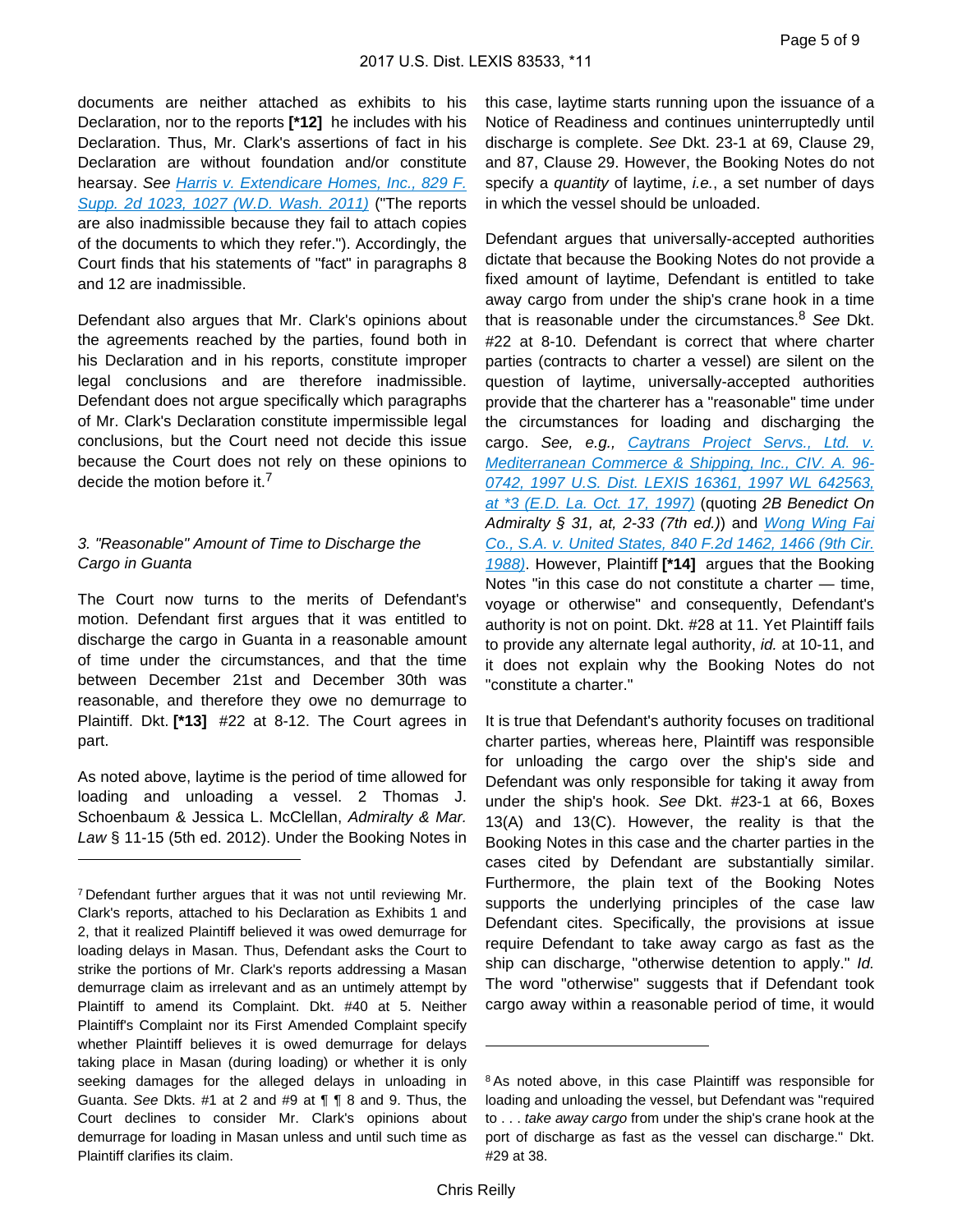#### not be liable for detention.<sup>9</sup>

However, while the Court agrees **[\*15]** that Defendant was entitled to a reasonable period of time to discharge the cargo in Guanta, neither party addresses whether any of the loading or unloading periods were actually reasonable. Put simply, Defendant implicitly asserts that, but never actually explains why, the unloading period in Guanta was reasonable. Moreover, what constitutes a reasonable period of time is a question of fact that cannot be resolved on summary judgment. See Schooner Mahukona Co. v. 180,000 Feet of Lumber, [142 F. 578, 582 \(N.D. Cal. 1906\)](https://advance.lexis.com/api/document?collection=cases&id=urn:contentItem:3S4V-JNC0-003B-M34R-00000-00&context=) ("[W]hat shall be deemed a reasonable time or reasonable diligence must always be a question of fact, to be determined by the particular circumstances of each case[.]"). Therefore, the Court cannot further resolve this issue at this time.

#### 4. Defendant's "Grace Period"

Defendant has also moved for summary judgment on the issue of how many days of grace period it is entitled to cover delays, if any, in discharging cargo in Guanta. In particular, Defendant seeks a determination that it accrued 6.2187 days of "grace period." Dkt. #22 at 1. Plaintiff argues that the amount of grace time Defendant accrued is a disputed fact. See Dkt. #29. Analyzing this question requires the Court to first determine whether the Booking Notes provide when and how grace period **[\*16]** is accrued, and then whether that leads the Court to an actual calculation of "grace period." The Court finds that based on the current record, it requires supplemental briefing from the parties on which law to apply to interpreting the Booking Notes' grace period provisions.

The Addendum to the Sattahip Booking Note, which delayed the original October 15th laycan date to October 25th, stated:

[Plaintiff] to grant .5 days grace period each day of which the [Plaintiff] missed the lay-can for all purpose [sic].

Dkt. #23-1 at 72. Pointing to this Addendum, Defendant argues that "grace period" began accruing, at a rate of .5 grace days per actual day, beginning October 15, 2015, the original laycan date. Dkt. #22 at 12. Plaintiff argues that Defendant is not entitled to any "grace days" because Plaintiff brought the vessel into Sattahip before the expiration of the amended laycan date, October 25th, and therefore the grace period provision never took effect. Dkt. #28 at 6.

The answer lies in how to interpret the term "missed the lay-can." However, general maritime law and Washington law differ in respects that prove important for deciding whether the Court can interpret the term as a matter **[\*17]** of law. As both federal courts applying maritime law and the Washington Supreme Court have noted, "interpretation" involves ascertaining the *meaning* of contractual words, while "construction" involves deciding their legal effect." See, e.g. F.W.F., Inc. v. Detroit Diesel Corp., 494 F. Supp. 2d 1342, 1356-57 (S.D. Fla. 2007), aff'd, [308 F. App'x 389 \(11th Cir. 2009\)](https://advance.lexis.com/api/document?collection=cases&id=urn:contentItem:4VF7-8YM0-TXFX-G2B1-00000-00&context=) (citing 11 Richard A. Lord, Williston on Contracts § 30:1 (4th ed. 2006)). See also *Int'l Marine Underwriters v.* [ABCD Marine, LLC, 179 Wash. 2d 274, 282, 313 P.3d](https://advance.lexis.com/api/document?collection=cases&id=urn:contentItem:59XM-RTD1-F04M-C0DM-00000-00&context=)  [395 \(2013\)](https://advance.lexis.com/api/document?collection=cases&id=urn:contentItem:59XM-RTD1-F04M-C0DM-00000-00&context=) (en banc). "Construction" is understood to be a question of law for the Court.

As stated above, the Booking Notes have an ambiguous choice-of-law clause that points to non-existent "general maritime law of Washington state." If general maritime law applies, "interpretation" may become a question of fact if the Court determines the language of the contract is ambiguous. See F.W.F., Inc. v. Detroit Diesel Corp., 494 F. Supp. 2d 1342, 1356-57 (S.D. Fla. 2007), aff'd, [308 F. App'x 389 \(11th Cir. 2009\)](https://advance.lexis.com/api/document?collection=cases&id=urn:contentItem:4VF7-8YM0-TXFX-G2B1-00000-00&context=) (citing 11 Richard A. Lord, Williston on Contracts § 30:1 (4th ed. 2006)). Under general maritime law, the Court is first required to determine whether the contract is ambiguous, or "reasonably susceptible to more than one interpretation." See Atl. Dry Dock Corp. v. United States, 773 F. Supp. 335, 338 (M.D. Fla. 1991). If the Court answers that question affirmatively, then extrinsic evidence is admissible to assist with interpretation of the term at issue. However, the introduction of extrinsic evidence injects a material fact issue concerning the parties' intent **[\*18]** that precludes summary judgment. [Thibodeaux v. Vamos Oil & Gas Co., 487 F.3d 288, 294](https://advance.lexis.com/api/document?collection=cases&id=urn:contentItem:4NS3-80R0-0038-X1F8-00000-00&context=)  [\(5th Cir. 2007\)](https://advance.lexis.com/api/document?collection=cases&id=urn:contentItem:4NS3-80R0-0038-X1F8-00000-00&context=).

If Washington law applies, however, the Court may utilize extrinsic evidence to interpret the term whether or not the Court first finds Booking Note language to be ambiguous. See U.S. Life Credit Life Ins. Co. v.

<sup>9</sup>As Defendant also points out, the use of the term "Full Liner Terms Hook/Hook" in the Booking Notes is inconsistent with requiring a specified period of laytime. For example, if "laytime" is the period for unloading the ship, and "Full Liner Terms" make that the responsibility of Plaintiff (with Defendant only responsible for "taking the cargo away from the ship's hook"), then a ceiling on the period for laytime could make Defendant liable to Plaintiff for delays caused by Plaintiff when bringing the cargo over the ship's side. That is nonsensical.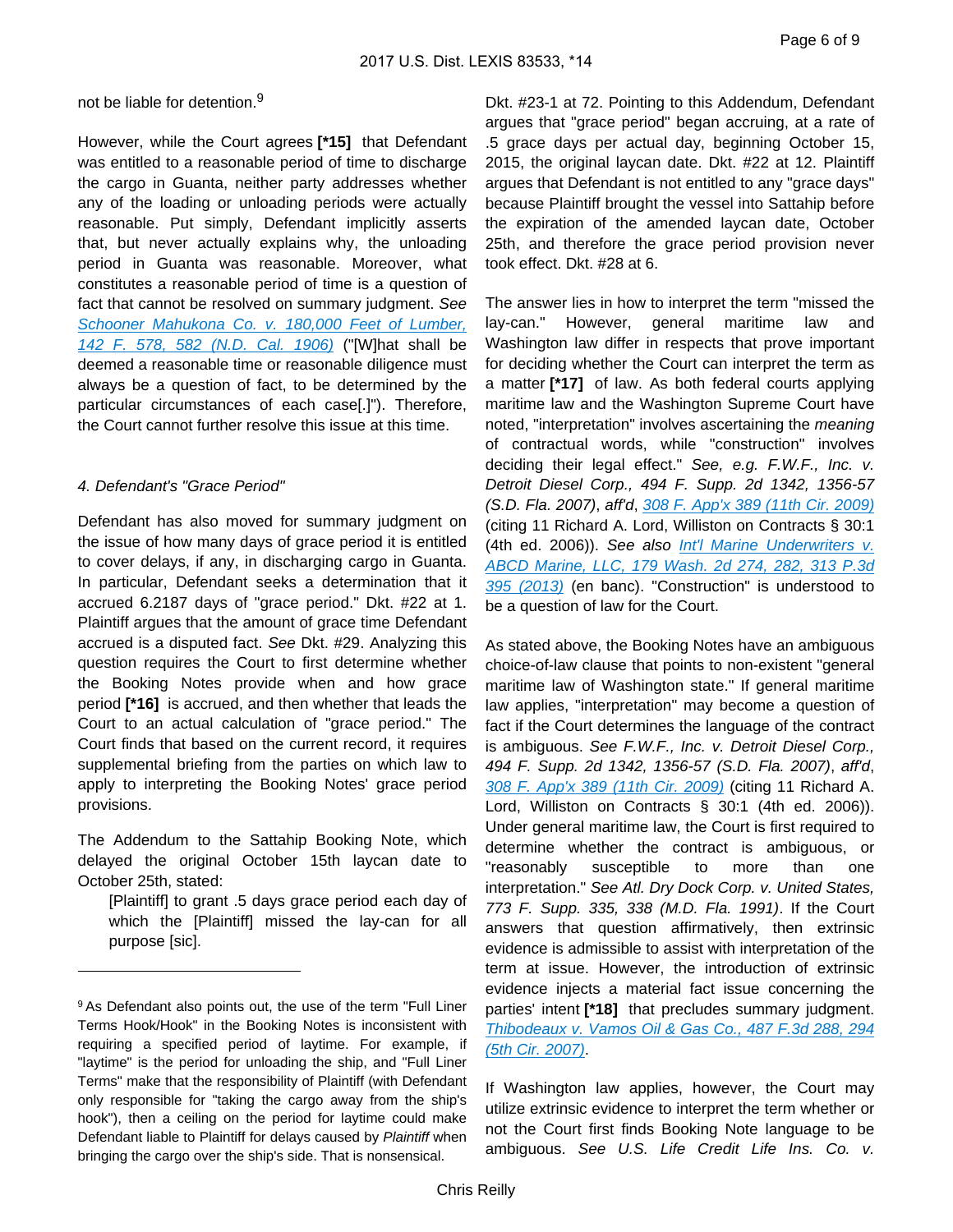Williams, 129 Wn.2d 565, 569, 919 P.2d 594 (1996). However, summary judgment would only be appropriate: (1) if the Court interprets "missed the laycan" without extrinsic evidence; or (2) if the Court, based on the extrinsic evidence, decides there is a single reasonable interpretation of the Booking Note. See Oliver v. Alcoa, Inc., No. C16-0741JLR, 2017 U.S. [Dist. LEXIS 62803, 2017 WL 1498140, at \\*8 \(W.D.](https://advance.lexis.com/api/document?collection=cases&id=urn:contentItem:5ND7-T591-F04F-J008-00000-00&context=)  [Wash. Apr. 25, 2017\)](https://advance.lexis.com/api/document?collection=cases&id=urn:contentItem:5ND7-T591-F04F-J008-00000-00&context=) (internal citations omitted). Thus, the Court requires a resolution of the choice-of-law provision, which neither party has adequately addressed, before it can appropriately interpret the term.

Accordingly, the Court now directs the parties to address the choice-of-law question in subsequent briefing pursuant to Federal Rule of Civil Procedure  $56(e)$ . The parties' discussion should also analyze whether the Court's jurisdiction, under either admiralty or diversity, affects the law applied to the issues in this case.10 Further, the parties should include a discussion of how a court should decide a contract is "ambiguous," and what evidence it may rely on to do so. Therefore, the Court defers summary judgment on the issues **[\*19]**  of how to calculate Defendant's grace period and how much grace period Defendant can actually apply to offset the alleged delays in discharging the cargo in Guanta.<sup>11</sup>

### **B. Defendant's Motion for Relief from Discovery Motion Deadline**

In addition to its Motion for Summary Judgment, Defendant also asks the Court for leave to file a discovery motion after the expiration of the discovery motion deadline. Dkt. # 24. As an initial matter, Defendant never states, if granted a reprieve from the discovery motion deadline, what type of relief it will seek. Thus, the Court has no way to consider the effect of allowing a late-filed discovery motion on the current trial date. Regardless, the Court finds Defendant has not demonstrated that there is good cause for allowing it to file an untimely discovery motion.<sup>12</sup>

Defendant requests leave to file a motion seeking remedies: (1) for Plaintiff's failure to produce a [FRCP](https://advance.lexis.com/api/document?collection=statutes-legislation&id=urn:contentItem:8JD7-0CJ2-D6RV-H55F-00000-00&context=)   $30(b)(6)$  designee knowledgeable on the issues identified in Defendant's deposition notice; and (2) for Plaintiff's failure to conduct a diligent search for all documents responsive to Defendant's requests for production, including specifically those in the actual possession of Plaintiff's agent, Euro-America **[\*20]**  Shipping and Trade and its representative, Obaid Ahmed. Dkt. #24 at 1. The Court addresses each of the requests in turn.

First, with regard to Plaintiff's alleged inability to provide a knowledgeable  $Rule 30(b)(6)$  designee, Defendant appears to have created the very problem of which it now complains. Indeed, on February 13, 2017, this Court granted a stipulated motion to extend the discovery deadline, only with respect to 30(b)(6) depositions, allowing such depositions to be completed by March 10, 2017. Dkt. #21. All other discovery was to be completed by the original discovery deadline of February 21st. Dkt. # 15. Further, all motions related to discovery were to be filed no later than January 20, 2017.<sup>13</sup> Id. That deadline was never extended by the parties.<sup>14</sup> See Dkts. #17, #19 and #21. The parties'

<sup>10</sup>Plaintiff filed this case under [28 U.S.C. §1333\(1\)](https://advance.lexis.com/api/document?collection=statutes-legislation&id=urn:contentItem:4YF7-GRK1-NRF4-44KY-00000-00&context=) and **28 U.S.C. §1332**, but does not assert how this affects the Court's application of law to the substantive issues in this case. Dkt. #9 at 1.

<sup>&</sup>lt;sup>11</sup> The Court further notes that once it ultimately interprets the term "missed the laycan," the calculation of "grace period" may require evidence that is not currently in the record. For example, Defendant argues it is entitled to "grace period" for the period between 2400 on October 15, 2015 to 1000 on October 28, 2015. Dkt. #22 at 12. However, the record is unclear as to when the vessel presented its Notice of Readiness in Sattahip. Defendant has not asserted in its motion a date that the Vessel presented the Notice of Readiness to load in Sattahip. Plaintiff's expert states that the NORFOLK presented its Notice of Readiness on October 24, 2015, see Dkts. #28 at 6 and #29 at 36, but the Court has stricken that "fact" as hearsay and lacking foundation. Defendant's Answer to Plaintiff's Amended Complaint states that the Notice of Readiness was not presented until October 28th. See Dkt. #11 at 3. The Notice of Readiness itself does not appear in the record.

<sup>12</sup> Although Defendant styles its motion as one seeking to amend the Scheduling Order to extend the discovery motion deadline, the Court interprets the motion as one simply seeking leave to file an untimely discovery motion, giving rise to a good cause analysis rather than an analysis under [Federal Rule of Civil Procedure 16\(b\)](https://advance.lexis.com/api/document?collection=statutes-legislation&id=urn:contentItem:8JD7-4G92-8T6X-702K-00000-00&context=).

<sup>&</sup>lt;sup>13</sup> Due to a scrivener's error, this deadline is reflected in the Court's docket entry itself, but not in the Court's Order. See Dkt. #15.

<sup>14</sup>Even if the parties had failed to realize the deadline for discovery motions set forth in the Court's docket entry, the Court's Local Rules still provide that such motions are to be noted no later than the Friday before the discovery deadline, which in this case had been set for February 21, 2017.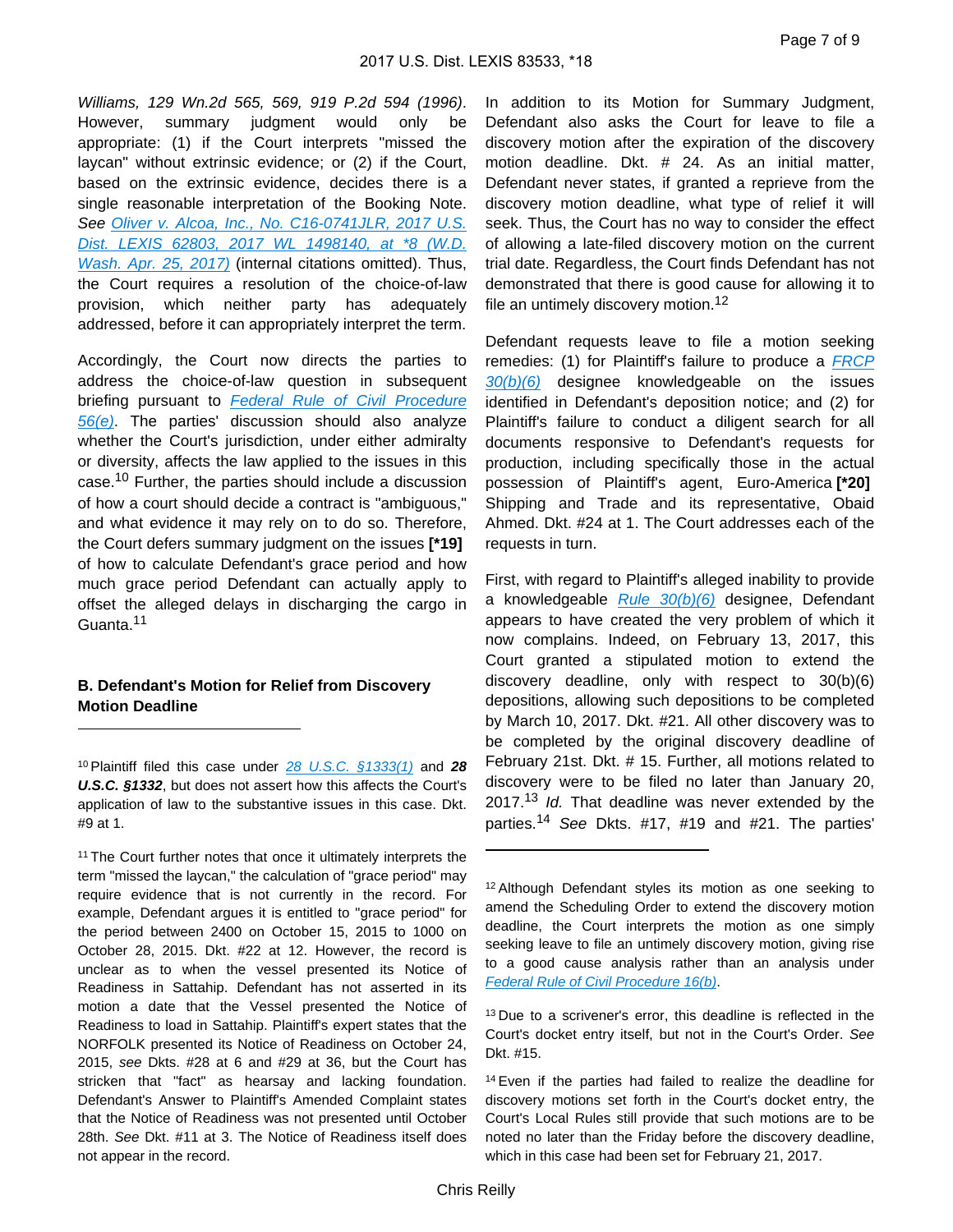most recent stipulated motion to extend the discovery deadline noted specifically that counsel were "available for the 30(b)(6) deposition of Hyupjin on March 8, 2017, and the 30(b)(6) deposition of Teras on the following day, March 9, 2017" but that "[t]he parties do not seek an extension of any of the other case deadlines." Dkt. #21 at 2. Thus, Defendant stipulated to conducting Rule [30\(b\)\(6\)](https://advance.lexis.com/api/document?collection=statutes-legislation&id=urn:contentItem:8JD7-0CJ2-D6RV-H55F-00000-00&context=) depositions after the deadline **[\*21]** for making discovery motions.

In addition, in the motion it makes now, Defendant states that it complained to Plaintiff's counsel regarding the  $Rule 30(b)(6)$  deposition, specifically "about [Plaintiff's] failure to provide designees able to testify about each of the topics in the notice, and specifically held the deposition open at its conclusion." Dkt. #24 at 6 (citing Dkt. #26-1 at 197). Strangely, in reply, Defendant also argues it should be allowed to file an untimely discovery motion on the basis that "Teras' Counsel's Conduct during Deposition Was Unknown to Hyupjin until Recently." Dkt. #39 at 6-7. This statement makes no sense considering that Defendant's counsel was present during its own deposition of Plaintiff's Rule  $30(b)(6)$  designee, and therefore knew of the conduct as of that date. Yet, Defendant waited until March 17th to discuss the subject with Plaintiff's counsel, and did not raise it with the Court until April 4th. See Dkt. #24 at 6. As a result, the Court is not persuaded that Defendant has shown good cause to file an untimely motion for remedies pertaining to Plaintiff's 30(b)(6) witness.

Defendant also seeks to file an untimely motion to remedy Plaintiff's alleged failure to conduct **[\*22]** a diligent search for all documents responsive to Defendant's requests for production. Dkt. #24 at 1. Apparently, defense counsel first learned of an email concerning one of the ship brokerage intermediaries involved in the negotiations between Defendant and Plaintiff when Defendant's representatives came to Seattle for their  $Rule 30(b)(6)$  depositions during the week of March 6th. Dkt. #24 at 4. Believing that Defendant should have already received a copy of the email during discovery, Defendant searched Plaintiff's production, and concluded that although other emails from the same time period, involving the same topic and exchanged among the same recipients had been produced, this email had not been. Id. at 4. Defendant supplemented its own production to Plaintiff, and disclosed the email on March 7th. Id. Counsel for the parties met on March 9th to confer about why the email had not been included in Plaintiff's production. Id. The parties disagreed about whether Plaintiff was responsible for making a reasonable inquiry for all

responsive documents within its control, and not simply in its actual possession, and Plaintiff's counsel requested legal authority to support the notion that it had an obligation **[\*23]** to request documents from its ship broker/agent. Id. at 5. Despite the fact that the discovery motion deadline had already passed, and the fact that Defendant understood Plaintiff to be taking the position it did not have to request documents from its ship broker, Defendant did not make a motion before this Court at that time, and in fact did not send the supplemental authority Plaintiff had requested until March 17th. Id. Moreover, Defendant does not explain to the Court what it expects in the form of any remedy at this juncture, how allowing it to move for such a remedy would affect the potential outcome of any issue in this matter, or how is has been prejudiced in this matter.

While the Court appreciates Defendant's efforts to resolve these disputes without Court intervention, the Court will not reward Defendant's failure to anticipate the need for extending other discovery-related deadlines when it moved to extend the deadline for 30(b)(6) depositions. Defendant asks not only for the opportunity to make a discovery motion after the deadline, but also after discovery itself closed on February 21, 2017. Therefore, for all of the above reasons, this Court denies Defendant's motion.

#### **C. Defendant's [\*24] Motion for Security Costs**

Finally, Defendant also moves for an Order requiring Plaintiff to post a bond (or cash) in the amount of \$150,000.00 as security for the fees and costs that could be awarded to Defendant. Dkt. #36. Defendant further requests that if security is ordered, proceedings in this action be stayed until the required security has been provided. Dkt. # 36 at 4. Defendant argues that it is concerned about Plaintiff's ability to satisfy an award of attorney fees and costs should Defendant substantially prevail in this action because Plaintiff's affiliates are engaged in litigation in multiple jurisdictions implicating significant amounts of money. Id. at 2 and 4. Defendant's counsel estimates that "\$150,000 represents a conservative estimate of Hyupjin's likely attorney fees and costs through trial." Dkt. #38 at ¶ 4.

The Court denies Defendant's motion. The motion is entirely based on the assumption that Defendant will substantially prevail on its counterclaim. In light of the above analysis, such an assumption is unsupported.